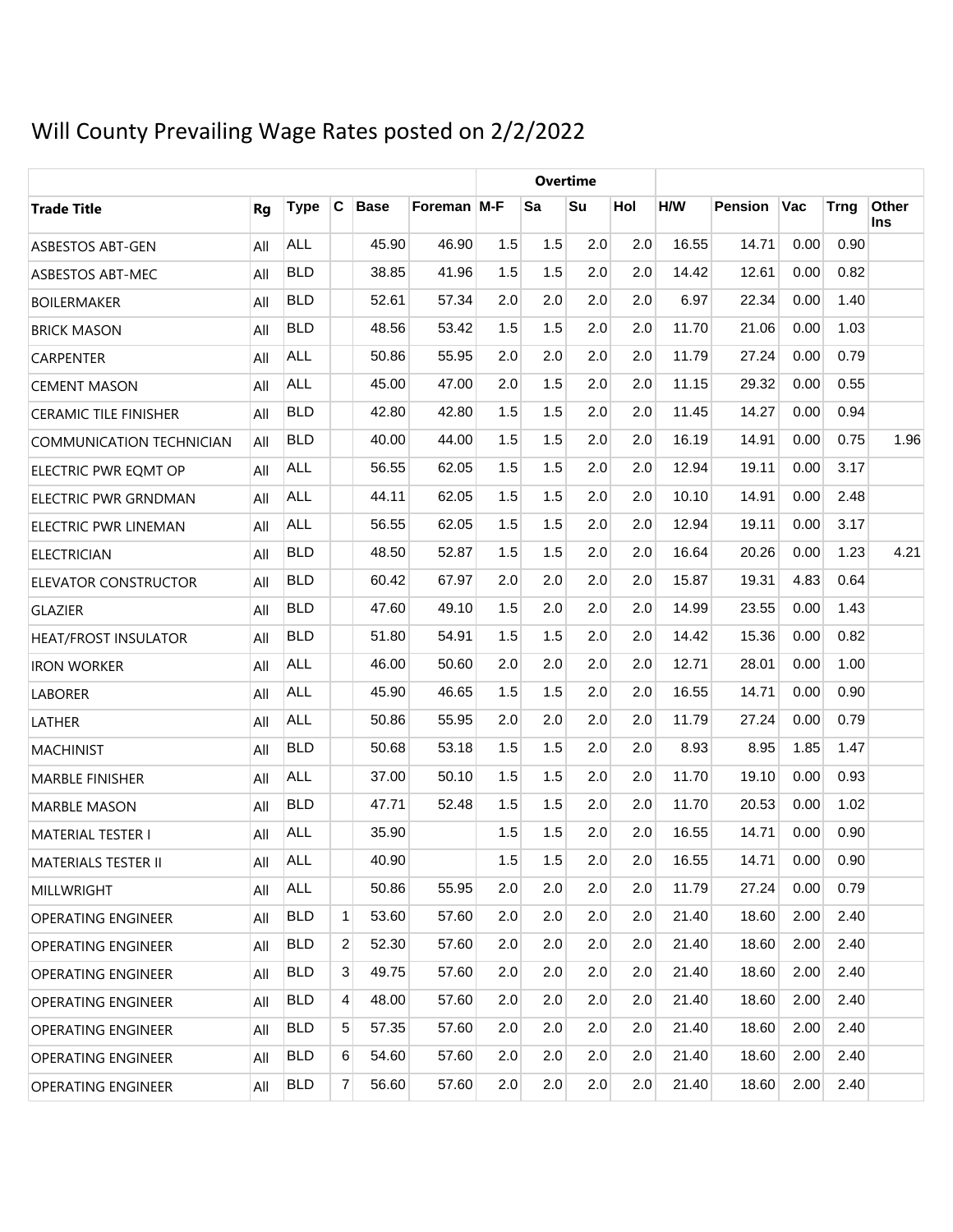| <b>OPERATING ENGINEER</b>    | All | <b>FLT</b> | 1              | 59.35 | 59.35 | 1.5 | 1.5 | 2.0 | 2.0 | 20.90 | 17.85 | 2.00 | 2.15 |      |
|------------------------------|-----|------------|----------------|-------|-------|-----|-----|-----|-----|-------|-------|------|------|------|
| <b>OPERATING ENGINEER</b>    | All | <b>FLT</b> | 2              | 57.85 | 59.35 | 1.5 | 1.5 | 2.0 | 2.0 | 20.90 | 17.85 | 2.00 | 2.15 |      |
| <b>OPERATING ENGINEER</b>    | All | <b>FLT</b> | 3              | 51.50 | 59.35 | 1.5 | 1.5 | 2.0 | 2.0 | 20.90 | 17.85 | 2.00 | 2.15 |      |
| <b>OPERATING ENGINEER</b>    | All | <b>FLT</b> | 4              | 42.80 | 59.35 | 1.5 | 1.5 | 2.0 | 2.0 | 20.90 | 17.85 | 2.00 | 2.15 |      |
| <b>OPERATING ENGINEER</b>    | All | <b>FLT</b> | 5              | 60.85 | 59.35 | 1.5 | 1.5 | 2.0 | 2.0 | 20.90 | 17.85 | 2.00 | 2.15 |      |
| <b>OPERATING ENGINEER</b>    | All | <b>FLT</b> | 6              | 41.00 | 59.35 | 1.5 | 1.5 | 2.0 | 2.0 | 20.90 | 17.85 | 2.00 | 2.15 |      |
| <b>OPERATING ENGINEER</b>    | All | <b>HWY</b> | $\mathbf{1}$   | 51.80 | 55.80 | 1.5 | 1.5 | 2.0 | 2.0 | 21.40 | 18.60 | 2.00 | 2.40 |      |
| <b>OPERATING ENGINEER</b>    | All | <b>HWY</b> | 2              | 51.25 | 55.80 | 1.5 | 1.5 | 2.0 | 2.0 | 21.40 | 18.60 | 2.00 | 2.40 |      |
| <b>OPERATING ENGINEER</b>    | All | <b>HWY</b> | 3              | 49.20 | 55.80 | 1.5 | 1.5 | 2.0 | 2.0 | 21.40 | 18.60 | 2.00 | 2.40 |      |
| <b>OPERATING ENGINEER</b>    | All | <b>HWY</b> | $\overline{4}$ | 47.80 | 55.80 | 1.5 | 1.5 | 2.0 | 2.0 | 21.40 | 18.60 | 2.00 | 2.40 |      |
| <b>OPERATING ENGINEER</b>    | All | <b>HWY</b> | 5              | 46.60 | 55.80 | 1.5 | 1.5 | 2.0 | 2.0 | 21.40 | 18.60 | 2.00 | 2.40 |      |
| <b>OPERATING ENGINEER</b>    | All | <b>HWY</b> | 6              | 54.80 | 55.80 | 1.5 | 1.5 | 2.0 | 2.0 | 21.40 | 18.60 | 2.00 | 2.40 |      |
| <b>OPERATING ENGINEER</b>    | All | <b>HWY</b> | $\overline{7}$ | 52.80 | 55.80 | 1.5 | 1.5 | 2.0 | 2.0 | 21.40 | 18.60 | 2.00 | 2.40 |      |
| <b>PAINTER</b>               | All | <b>ALL</b> |                | 49.30 | 55.46 | 1.5 | 1.5 | 1.5 | 2.0 | 13.01 | 14.74 | 0.00 | 1.87 |      |
| PAINTER - SIGNS              | All | <b>BLD</b> |                | 40.74 | 45.75 | 1.5 | 1.5 | 2.0 | 2.0 | 3.04  | 3.90  | 0.00 | 0.00 |      |
| PILEDRIVER                   | All | <b>ALL</b> |                | 50.86 | 55.95 | 2.0 | 2.0 | 2.0 | 2.0 | 11.79 | 27.24 | 0.00 | 0.79 |      |
| <b>PIPEFITTER</b>            | All | <b>BLD</b> |                | 52.00 | 55.00 | 1.5 | 1.5 | 2.0 | 2.0 | 11.60 | 21.85 | 0.00 | 2.92 |      |
| PLASTERER                    | All | <b>BLD</b> |                | 45.50 | 48.23 | 1.5 | 1.5 | 2.0 | 2.0 | 16.75 | 19.04 | 0.00 | 1.25 |      |
| <b>PLUMBER</b>               | All | <b>BLD</b> |                | 52.80 | 55.95 | 1.5 | 1.5 | 2.0 | 2.0 | 16.45 | 16.75 | 0.00 | 1.47 |      |
| <b>ROOFER</b>                | All | <b>BLD</b> |                | 46.70 | 50.70 | 1.5 | 1.5 | 2.0 | 2.0 | 11.58 | 14.56 | 0.00 | 0.96 |      |
| SHEETMETAL WORKER            | All | <b>BLD</b> |                | 51.83 | 54.42 | 1.5 | 1.5 | 2.0 | 2.0 | 11.22 | 19.08 | 0.00 | 1.45 | 2.46 |
| SPRINKLER FITTER             | All | <b>BLD</b> |                | 52.25 | 55.00 | 1.5 | 1.5 | 2.0 | 2.0 | 14.20 | 18.60 | 0.00 | 0.75 |      |
| <b>STONE MASON</b>           | All | <b>BLD</b> |                | 48.56 | 53.42 | 1.5 | 1.5 | 2.0 | 2.0 | 11.70 | 21.06 | 0.00 | 1.03 |      |
| TERRAZZO FINISHER            | All | <b>BLD</b> |                | 44.54 | 44.54 | 1.5 | 1.5 | 2.0 | 2.0 | 11.45 | 16.64 | 0.00 | 0.97 |      |
| <b>TERRAZZO MASON</b>        | All | <b>BLD</b> |                | 48.38 | 51.88 | 1.5 | 1.5 | 2.0 | 2.0 | 11.45 | 18.10 | 0.00 | 1.00 |      |
| <b>TILE MASON</b>            | All | <b>BLD</b> |                | 49.75 | 53.75 | 1.5 | 1.5 | 2.0 | 2.0 | 11.45 | 17.98 | 0.00 | 1.02 |      |
| <b>TRAFFIC SAFETY WORKER</b> | All | <b>HWY</b> |                | 38.50 | 40.10 | 1.5 | 1.5 | 2.0 | 2.0 | 8.90  | 8.90  | 0.00 | 0.90 |      |
| <b>TRUCK DRIVER</b>          | All | ALL        | $\mathbf{1}$   | 41.70 | 42.25 | 1.5 | 1.5 | 2.0 | 2.0 | 10.15 | 11.39 | 0.00 | 0.15 |      |
| <b>TRUCK DRIVER</b>          | All | <b>ALL</b> | 2              | 41.85 | 42.25 | 1.5 | 1.5 | 2.0 | 2.0 | 10.15 | 11.39 | 0.00 | 0.15 |      |
| <b>TRUCK DRIVER</b>          | All | ALL        | 3              | 42.05 | 42.25 | 1.5 | 1.5 | 2.0 | 2.0 | 10.15 | 11.39 | 0.00 | 0.15 |      |
| <b>TRUCK DRIVER</b>          | All | <b>ALL</b> | $\overline{4}$ | 42.25 | 42.25 | 1.5 | 1.5 | 2.0 | 2.0 | 10.15 | 11.39 | 0.00 | 0.15 |      |
| <b>TUCKPOINTER</b>           | All | <b>BLD</b> |                | 48.25 | 49.25 | 1.5 | 1.5 | 2.0 | 2.0 | 8.79  | 20.47 | 0.00 | 1.01 |      |

# **Legend**

**Rg** Region

**Type** Trade Type - All,Highway,Building,Floating,Oil & Chip,Rivers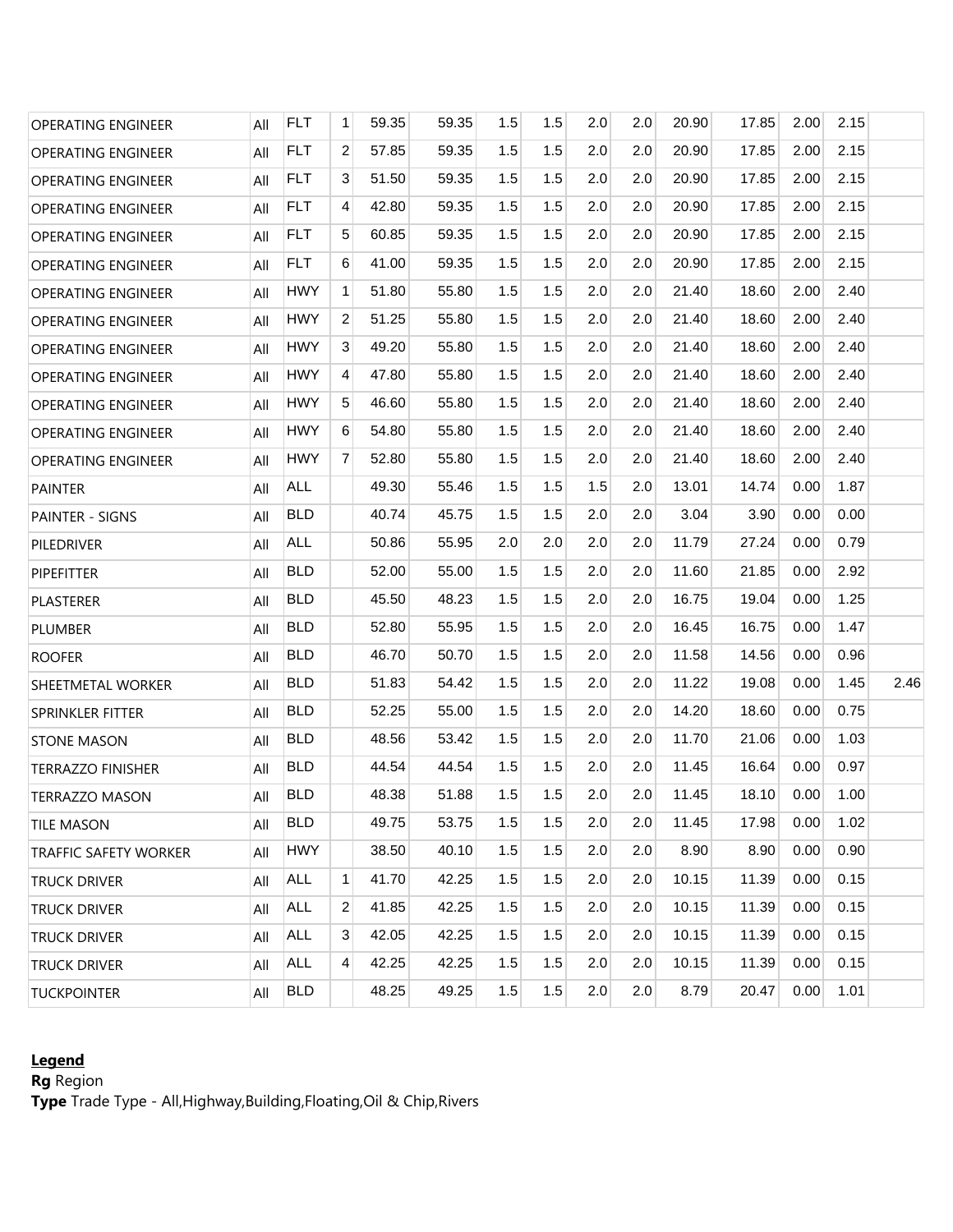## **C** Class

**Base** Base Wage Rate **OT M-F** Unless otherwise noted, OT pay is required for any hour greater than 8 worked each day, Mon through Fri. The number listed is the multiple of the base wage. **OT Sa** Overtime pay required for every hour worked on Saturdays **OT Su** Overtime pay required for every hour worked on Sundays **OT Hol** Overtime pay required for every hour worked on Holidays **H/W** Health/Welfare benefit **Vac** Vacation **Trng** Training **Other Ins** Employer hourly cost for any other type(s) of insurance provided for benefit of worker.

## Explanations WILL COUNTY

The following list is considered as those days for which holiday rates of wages for work performed apply: New Years Day, Memorial Day, Fourth of July, Labor Day, Thanksgiving Day, Christmas Day and Veterans Day in some classifications/counties. Generally, any of these holidays which fall on a Sunday is celebrated on the following Monday. This then makes work performed on that Monday payable at the appropriate overtime rate for holiday pay. Common practice in a given local may alter certain days of celebration. If in doubt, please check with IDOL.

### EXPLANATION OF CLASSES

ASBESTOS - GENERAL - removal of asbestos material/mold and hazardous materials from any place in a building, including mechanical systems where those mechanical systems are to be removed. This includes the removal of asbestos materials/mold and hazardous materials from ductwork or pipes in a building when the building is to be demolished at the time or at some close future date.

ASBESTOS - MECHANICAL - removal of asbestos material from mechanical systems, such as pipes, ducts, and boilers, where the mechanical systems are to remain.

### CERAMIC TILE FINISHER

The grouting, cleaning, and polishing of all classes of tile, whether for interior or exterior purposes, all burned, glazed or unglazed products; all composition materials, granite tiles, warning detectable tiles, cement tiles, epoxy composite materials, pavers, glass, mosaics, fiberglass, and all substitute materials, for tile made in tile-like units; all mixtures in tile like form of cement, metals, and other materials that are for and intended for use as a finished floor surface, stair treads, promenade roofs, walks, walls, ceilings, swimming pools, and all other places where tile is to form a finished interior or exterior. The mixing of all setting mortars including but not limited to thin-set mortars, epoxies, wall mud, and any other sand and cement mixtures or adhesives when used in the preparation, installation, repair, or maintenance of tile and/or similar materials. The handling and unloading of all sand, cement, lime, tile, fixtures, equipment, adhesives, or any other materials to be used in the preparation, installation, repair, or maintenance of tile and/or similar materials. Ceramic Tile Finishers shall fill all joints and voids regardless of method on all tile work, particularly and especially after installation of said tile work. Application of any and all protective coverings to all types of tile installations including, but not be limited to, all soap compounds, paper products, tapes, and all polyethylene coverings, plywood, masonite, cardboard, and any new type of products that may be used to protect tile installations, Blastrac equipment, and all floor scarifying equipment used in preparing floors to receive tile. The clean up and removal of all waste and materials. All demolition of existing tile floors and walls to be re-tiled.

COMMUNICATIONS TECHNICIAN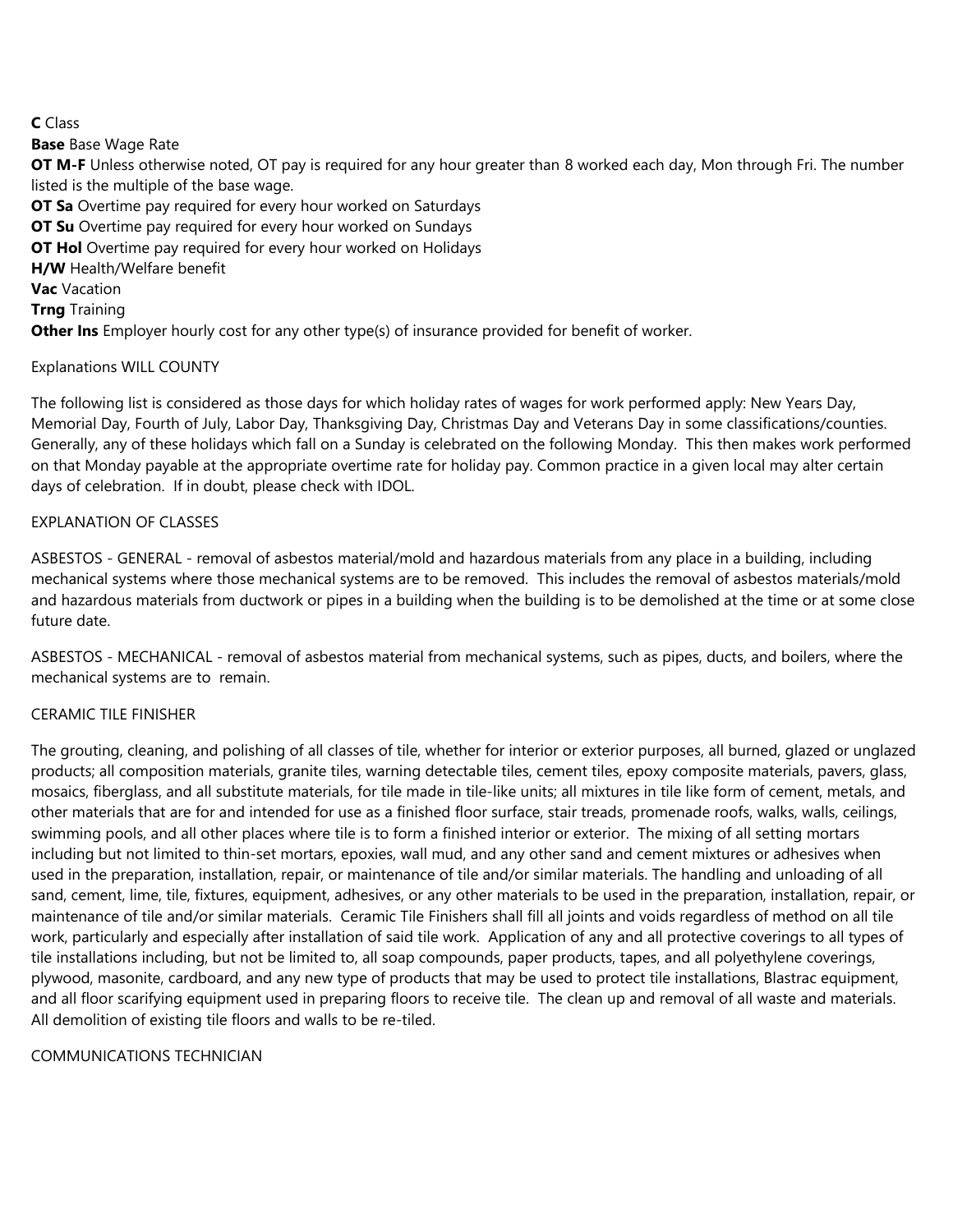Installation, operation, inspection, maintenance, repair and service of radio, television, recording, voice, sound and vision production and reproduction, telephone and telephone interconnect, facsimile, equipment and appliances used for domestic, commercial, educational and entertainment purposes, pulling of wire through conduit but not the installation of conduit.

#### MARBLE FINISHER

Loading and unloading trucks, distribution of all materials (all stone, sand, etc.), stocking of floors with material, performing all rigging for heavy work, the handling of all material that may be needed for the installation of such materials, building of scaffolding, polishing if needed, patching, waxing of material if damaged, pointing up, caulking, grouting and cleaning of marble, holding water on diamond or Carborundum blade or saw for setters cutting, use of tub saw or any other saw needed for preparation of material, drilling of holes for wires that anchor material set by setters, mixing up of molding plaster for installation of material, mixing up thin set for the installation of material, mixing up of sand to cement for the installation of material and such other work as may be required in helping a Marble Setter in the handling of all material in the erection or installation of interior marble, slate, travertine, art marble, serpentine, alberene stone, blue stone, granite and other stones (meaning as to stone any foreign or domestic materials as are specified and used in building interiors and exteriors and customarily known as stone in the trade), carrara, sanionyx, vitrolite and similar opaque glass and the laying of all marble tile, terrazzo tile, slate tile and precast tile, steps, risers treads, base, or any other materials that may be used as substitutes for any of the aforementioned materials and which are used on interior and exterior which are installed in a similar manner.

MATERIAL TESTER I: Hand coring and drilling for testing of materials; field inspection of uncured concrete and asphalt.

MATERIAL TESTER II: Field inspection of welds, structural steel, fireproofing, masonry, soil, facade, reinforcing steel, formwork, cured concrete, and concrete and asphalt batch plants; adjusting proportions of bituminous mixtures.

### OPERATING ENGINEER - BUILDING

Class 1. Asphalt Plant; Asphalt Spreader; Autograde; Backhoes with Caisson Attachment; Batch Plant; Benoto (requires Two Engineers); Boiler and Throttle Valve; Caisson Rigs; Central Redi-Mix Plant; Combination Back Hoe Front End-loader Machine; Compressor and Throttle Valve; Concrete Breaker (Truck Mounted); Concrete Conveyor; Concrete Conveyor (Truck Mounted); Concrete Paver Over 27E cu. ft; Concrete Paver 27E cu. ft. and Under: Concrete Placer; Concrete Placing Boom; Concrete Pump (Truck Mounted); Concrete Tower; Cranes, All; Cranes, Hammerhead; Cranes, (GCI and similar Type); Creter Crane; Spider Crane; Crusher, Stone, etc.; Derricks, All; Derricks, Traveling; Formless Curb and Gutter Machine; Grader, Elevating; Grouting Machines; Heavy Duty Self-Propelled Transporter or Prime Mover; Highlift Shovels or Front Endloader 2-1/4 yd. and over; Hoists, Elevators, outside type rack and pinion and similar machines; Hoists, One, Two and Three Drum; Hoists, Two Tugger One Floor; Hydraulic Backhoes; Hydraulic Boom Trucks; Hydro Vac (and similar equipment); Locomotives, All; Motor Patrol; Lubrication Technician; Manipulators; Pile Drivers and Skid Rig; Post Hole Digger; Pre-Stress Machine; Pump Cretes Dual Ram; Pump Cretes: Squeeze Cretes-Screw Type Pumps; Gypsum Bulker and Pump; Raised and Blind Hole Drill; Roto Mill Grinder; Scoops - Tractor Drawn; Slip-Form Paver; Straddle Buggies; Operation of Tie Back Machine; Tournapull; Tractor with Boom and Side Boom; Trenching Machines.

Class 2. Boilers; Broom, All Power Propelled; Bulldozers; Concrete Mixer (Two Bag and Over); Conveyor, Portable; Forklift Trucks; Highlift Shovels or Front Endloaders under 2-1/4 yd.; Hoists, Automatic; Hoists, Inside Elevators; Hoists, Sewer Dragging Machine; Hoists, Tugger Single Drum; Laser Screed; Rock Drill (Self-Propelled); Rock Drill (Truck Mounted); Rollers, All; Steam Generators; Tractors, All; Tractor Drawn Vibratory Roller; Winch Trucks with "A" Frame.

Class 3. Air Compressor; Combination Small Equipment Operator; Generators; Heaters, Mechanical; Hoists, Inside Elevators (remodeling or renovation work); Hydraulic Power Units (Pile Driving, Extracting, and Drilling); Pumps, over 3" (1 to 3 not to exceed a total of 300 ft.); Low Boys; Pumps, Well Points; Welding Machines (2 through 5); Winches, 4 Small Electric Drill Winches.

Class 4. Bobcats and/or other Skid Steer Loaders; Oilers; and Brick Forklift.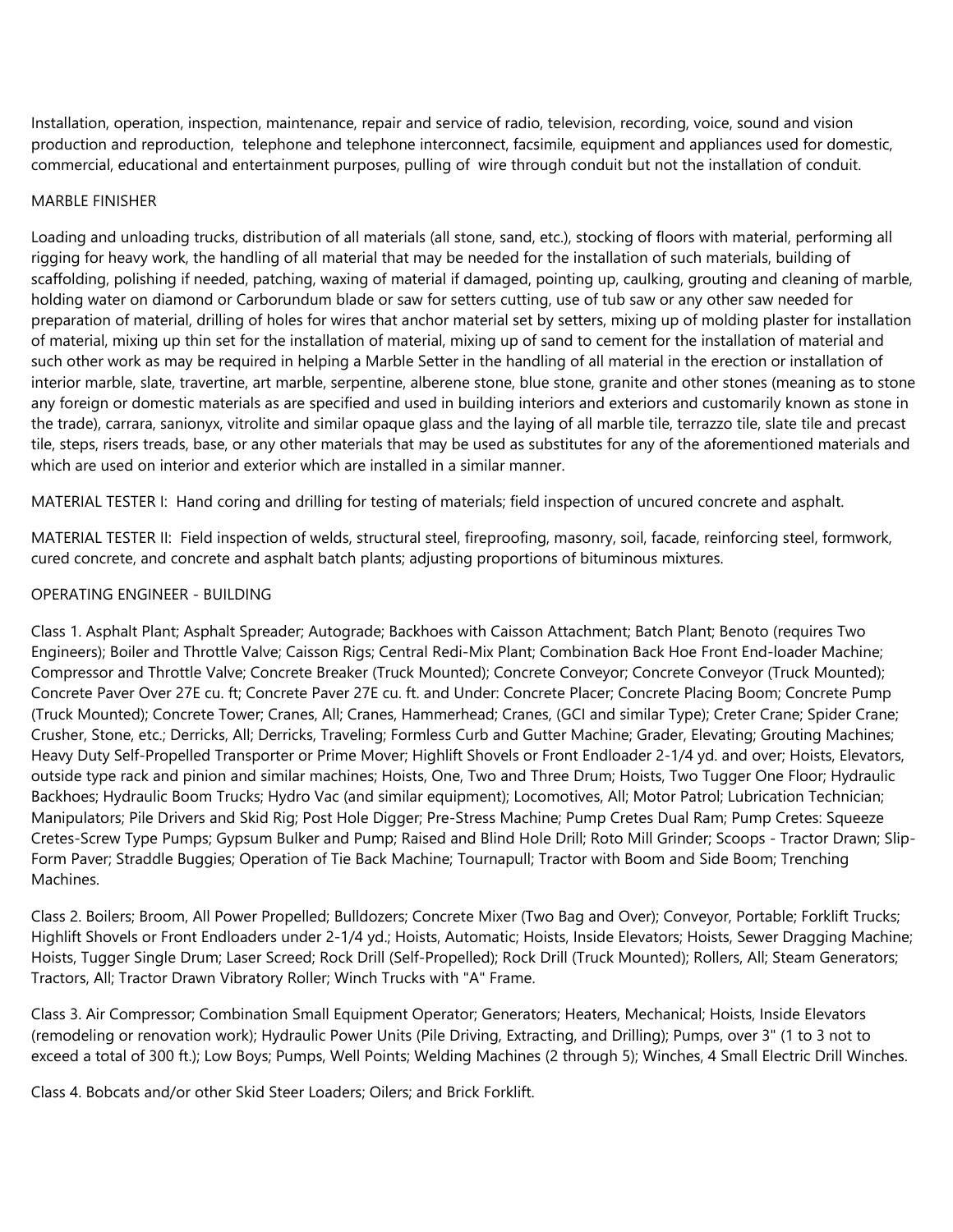Class 5. Assistant Craft Foreman.

Class 6. Gradall.

Class 7. Mechanics; Welders.

## OPERATING ENGINEERS - HIGHWAY CONSTRUCTION

Class 1. Asphalt Plant; Asphalt Heater and Planer Combination; Asphalt Heater Scarfire; Asphalt Spreader; Autograder/GOMACO or other similar type machines: ABG Paver; Backhoes with Caisson Attachment; Ballast Regulator; Belt Loader; Caisson Rigs; Car Dumper; Central Redi-Mix Plant; Combination Backhoe Front Endloader Machine, (1 cu. yd. Backhoe Bucket or over or with attachments); Concrete Breaker (Truck Mounted); Concrete Conveyor; Concrete Paver over 27E cu. ft.; Concrete Placer; Concrete Tube Float; Cranes, all attachments; Cranes, Tower Cranes of all types: Creter Crane: Spider Crane; Crusher, Stone, etc.; Derricks, All; Derrick Boats; Derricks, Traveling; Dredges; Elevators, Outside type Rack & Pinion and Similar Machines; Formless Curb and Gutter Machine; Grader, Elevating; Grader, Motor Grader, Motor Patrol, Auto Patrol, Form Grader, Pull Grader, Subgrader; Guard Rail Post Driver Truck Mounted; Hoists, One, Two and Three Drum; Heavy Duty Self-Propelled Transporter or Prime Mover; Hydraulic Backhoes; Backhoes with shear attachments up to 40' of boom reach; Lubrication Technician; Manipulators; Mucking Machine; Pile Drivers and Skid Rig; Pre-Stress Machine; Pump Cretes Dual Ram; Rock Drill - Crawler or Skid Rig; Rock Drill - Truck Mounted; Rock/Track Tamper; Roto Mill Grinder; Slip-Form Paver; Snow Melters; Soil Test Drill Rig (Truck Mounted); Straddle Buggies; Hydraulic Telescoping Form (Tunnel); Operation of Tieback Machine; Tractor Drawn Belt Loader; Tractor Drawn Belt Loader (with attached pusher - two engineers); Tractor with Boom; Tractaire with Attachments; Traffic Barrier Transfer Machine; Trenching; Truck Mounted Concrete Pump with Boom; Raised or Blind Hole Drills (Tunnel Shaft); Underground Boring and/or Mining Machines 5 ft. in diameter and over tunnel, etc; Underground Boring and/or Mining Machines under 5 ft. in diameter; Wheel Excavator; Widener (APSCO).

Class 2. Batch Plant; Bituminous Mixer; Boiler and Throttle Valve; Bulldozers; Car Loader Trailing Conveyors; Combination Backhoe Front Endloader Machine (Less than 1 cu. yd. Backhoe Bucket or over or with attachments); Compressor and Throttle Valve; Compressor, Common Receiver (3); Concrete Breaker or Hydro Hammer; Concrete Grinding Machine; Concrete Mixer or Paver 7S Series to and including 27 cu. ft.; Concrete Spreader; Concrete Curing Machine, Burlap Machine, Belting Machine and Sealing Machine; Concrete Wheel Saw; Conveyor Muck Cars (Haglund or Similar Type); Drills, All; Finishing Machine - Concrete; Highlift Shovels or Front Endloader; Hoist - Sewer Dragging Machine; Hydraulic Boom Trucks (All Attachments); Hydro-Blaster; Hydro Excavating (excluding hose work); Laser Screed; All Locomotives, Dinky; Off-Road Hauling Units (including articulating) Non Self-Loading Ejection Dump; Pump Cretes: Squeeze Cretes - Screw Type Pumps, Gypsum Bulker and Pump; Roller, Asphalt; Rotary Snow Plows; Rototiller, Seaman, etc., self-propelled; Self-Propelled Compactor; Spreader - Chip - Stone, etc.; Scraper - Single/Twin Engine/Push and Pull; Scraper - Prime Mover in Tandem (Regardless of Size); Tractors pulling attachments, Sheeps Foot, Disc, Compactor, etc.; Tug Boats.

Class 3. Boilers; Brooms, All Power Propelled; Cement Supply Tender; Compressor, Common Receiver (2); Concrete Mixer (Two Bag and Over); Conveyor, Portable; Farm-Type Tractors Used for Mowing, Seeding, etc.; Forklift Trucks; Grouting Machine; Hoists, Automatic; Hoists, All Elevators; Hoists, Tugger Single Drum; Jeep Diggers; Low Boys; Pipe Jacking Machines; Post-Hole Digger; Power Saw, Concrete Power Driven; Pug Mills; Rollers, other than Asphalt; Seed and Straw Blower; Steam Generators; Stump Machine; Winch Trucks with "A" Frame; Work Boats; Tamper-Form-Motor Driven.

Class 4. Air Compressor; Combination - Small Equipment Operator; Directional Boring Machine; Generators; Heaters, Mechanical; Hydraulic Power Unit (Pile Driving, Extracting, or Drilling); Light Plants, All (1 through 5); Pumps, over 3" (1 to 3 not to exceed a total of 300 ft.); Pumps, Well Points; Vacuum Trucks (excluding hose work); Welding Machines (2 through 5); Winches, 4 Small Electric Drill Winches.

Class 5. SkidSteer Loader (all); Brick Forklifts; Oilers.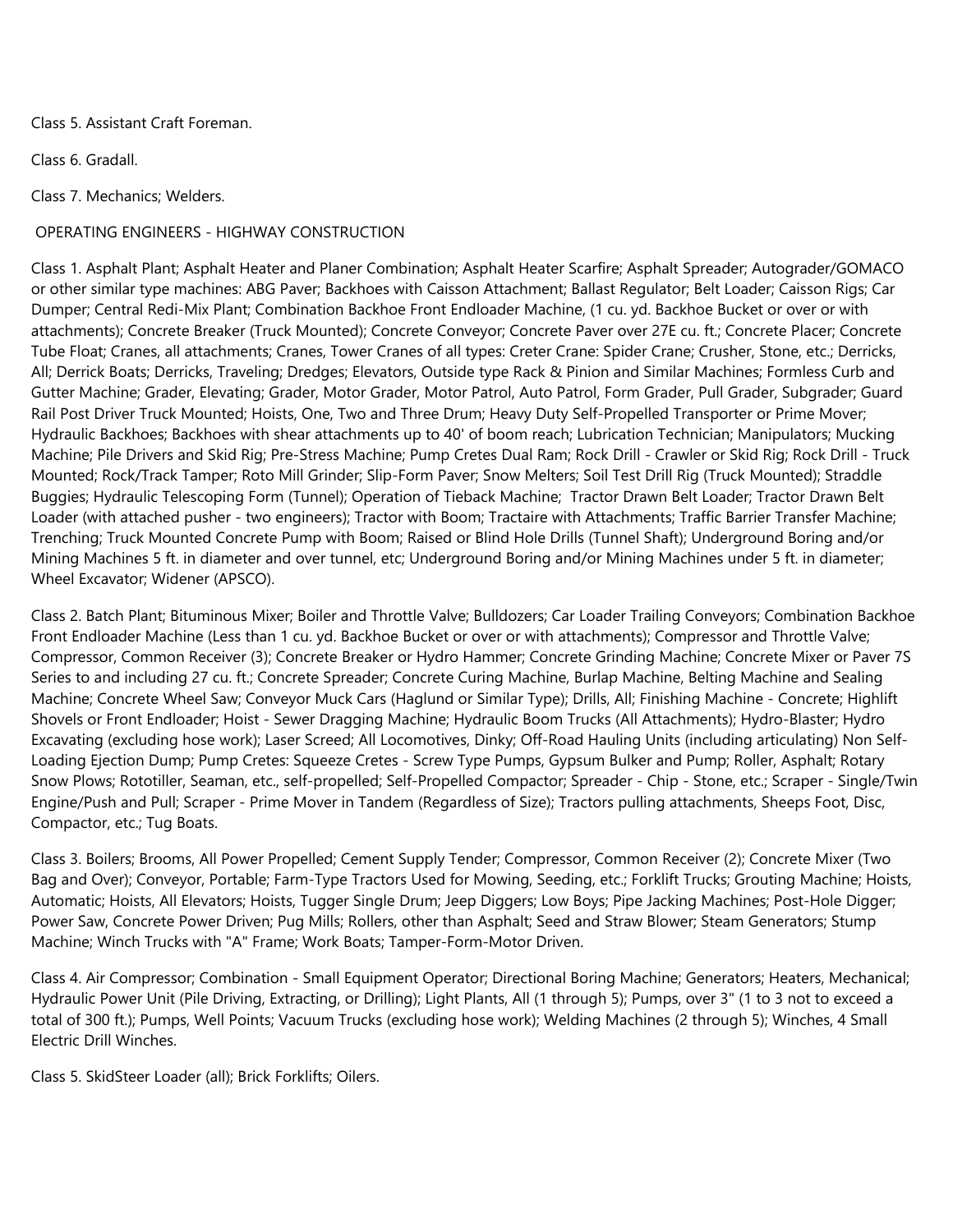Class 6. Field Mechanics and Field Welders

Class 7. Dowell Machine with Air Compressor; Gradall and machines of like nature.

#### OPERATING ENGINEER - FLOATING

Class 1. Craft Foreman; Master Mechanic; Diver/Wet Tender; Engineer; Engineer (Hydraulic Dredge).

Class 2. Crane/Backhoe Operator; Boat Operator with towing endorsement; Mechanic/Welder; Assistant Engineer (Hydraulic Dredge); Leverman (Hydraulic Dredge); Diver Tender.

Class 3. Deck Equipment Operator, Machineryman, Maintenance of Crane (over 50 ton capacity) or Backhoe (115,000 lbs. or more); Tug/Launch Operator; Loader/Dozer and like equipment on Barge, Breakwater Wall, Slip/Dock, or Scow, Deck Machinery, etc.

Class 4. Deck Equipment Operator, Machineryman/Fireman (4 Equipment Units or More); Off Road Trucks; Deck Hand, Tug Engineer, Crane Maintenance (50 Ton Capacity and Under) or Backhoe Weighing (115,000 pounds or less); Assistant Tug Operator.

Class 5. Friction or Lattice Boom Cranes.

#### Class 6. ROV Pilot, ROV Tender

TRAFFIC SAFETY - Effective November 30, 2018, the description of the traffic safety worker trade in this County is as follows: Work associated with barricades, horses and drums used to reduce lane usage on highway work, the installation and removal of temporary, non-temporary or permanent lane, pavement or roadway markings, and the installation and removal of temporary road signs.

#### TRUCK DRIVER - BUILDING, HEAVY AND HIGHWAY CONSTRUCTION

Class 1. Two or three Axle Trucks. A-frame Truck when used for transportation purposes; Air Compressors and Welding Machines, including those pulled by cars, pick-up trucks and tractors; Ambulances; Batch Gate Lockers; Batch Hopperman; Car and Truck Washers; Carry-alls; Fork Lifts and Hoisters; Helpers; Mechanics Helpers and Greasers; Oil Distributors 2-man operation; Pavement Breakers; Pole Trailer, up to 40 feet; Power Mower Tractors; Self-propelled Chip Spreader; Skipman; Slurry Trucks, 2-man operation; Slurry Truck Conveyor Operation, 2 or 3 man; Teamsters; Unskilled Dumpman; and Truck Drivers hauling warning lights, barricades, and portable toilets on the job site.

Class 2. Four axle trucks; Dump Crets and Adgetors under 7 yards; Dumpsters, Track Trucks, Euclids, Hug Bottom Dump Turnapulls or Turnatrailers when pulling other than self-loading equipment or similar equipment under 16 cubic yards; Mixer Trucks under 7 yeards; Ready-mix Plant Hopper Operator, and Winch Trucks, 2 Axles.

Class 3. Five axle trucks; Dump Crets and Adgetors 7 yards and over; Dumpsters, Track Trucks, Euclids, Hug Bottom Dump Turnatrailers or turnapulls when pulling other than self-loading equipment or similar equipment over 16 cubic yards; Explosives and/or Fission Material Trucks; Mixer Trucks 7 yards or over; Mobile Cranes while in transit; Oil Distributors, 1-man operation; Pole Trailer, over 40 feet; Pole and Expandable Trailers hauling material over 50 feet long; Slurry trucks, 1-man operation; Winch trucks, 3 axles or more; Mechanic--Truck Welder and Truck Painter.

Class 4. Six axle trucks; Dual-purpose vehicles, such as mounted crane trucks with hoist and accessories; Foreman; Master Mechanic; Self-loading equipment like P.B. and trucks with scoops on the front.

TERRAZZO FINISHER